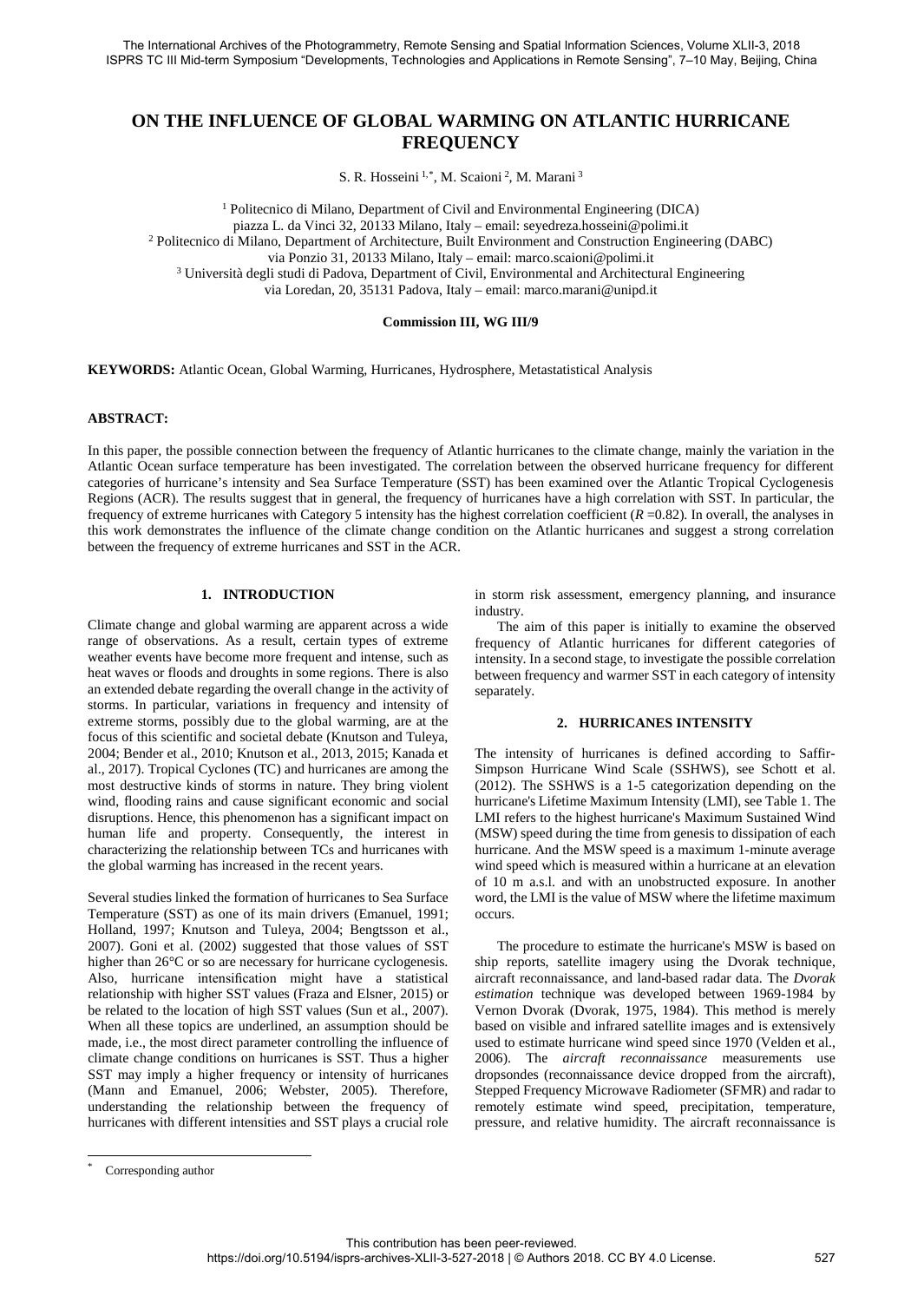costly, and only the National Hurricane Center (NHC) is routinely using this approach to directly measure Atlantic hurricane's wind speed and other properties.

The NHC best tracks are post-storm analyses of the measured wind speed, central pressure, position, and size of hurricanes and TCs at 6-hour interval. One MSW speed value is assigned to every cyclone at every best track time, i.e., every 6 hours. Therefore, to categorize hurricanes according to their intensities and study the related influence of global warming on the frequency of each category, the first step is to produce a hurricanes LMI data set for the required region and time period from the best tracks.

| <b>SSHWS</b><br>Category | <b>MSW</b><br>(knots) | <b>Description of possible</b><br>consequences           |
|--------------------------|-----------------------|----------------------------------------------------------|
|                          | 64-82                 | Very dangerous winds will<br>produce some damage         |
| 2                        | 83-95                 | Extremely dangerous winds will<br>cause extensive damage |
| 3                        | 96-112                | Devastating damage will occur                            |
|                          | 113-136               | Catastrophic damage will occur                           |
|                          | 137                   | Catastrophic damage will occur                           |

Table 1. The table of Saffir-Simpson hurricane wind scale (SSHWS. From the NHC, https://www.nhc.noaa.gov/ aboutsshws.php.

# **3. ATLANTIC HURRICANE BEST TRACKS**

To produce the LMI data set, the revised Atlantic hurricane best tracks from the NHC, known as Atlantic HURDAT2 (Landsea et al., 2015) has been used. This historical database contains occurrences, and 6-hourly records of MSW speeds for all Atlantic storms. The procedure to estimate MSW speeds has been clarified in Section 2. The HURDAT2 database goes back to 1851. However, it is not complete and accurate for the entire period. The uncertainty estimates of HURDAT2 for the various period have been studied by different authors (Landsea et al., 2008, 2012, 2014; Hagen et al., 2012; Torn and Snyder, 2012; Landsea and Franklin, 2013). In general, new technologies affect the observations as our ability to detect the frequency, intensity, and size of tropical cyclones are always improving. Consequently, as one goes back further in time, besides the uncertainties, tropical cyclone frequencies may be underreported.

Several studies have been carried out to estimate the possible undercount of the occurrence of events (Chang and Guo, 2007; Mann et al., 2007; Vecchi and Knutson, 2008). In a most recent piece of literature (Vecchi and Knutson, 2011), a previously developed methodology by Vecchi and Knutson (2008) was applied to estimate missed hurricanes, either those entirely lost or those incorrectly considered as TCs. These methods allow for a more reliable estimation of the number of undercounting events before the beginning of satellite imagery. However, they are not intended to estimate the MSW of the undercounted hurricanes and the intensity of the missed events are not known. Recorded values of MSW in HURDAT2 best track database are given to the nearest 10 knots for the period 1851-1885, and to the nearest 5 knots in 1886-2016. With the intention of having a homogeneous data set, and to maximize the reliability of the data, only data recorded after 1886 have been used here. The hurricanes occurred in 2017 are not reported in the current version of HURDAT2 database (until the last update on  $11<sup>th</sup>$ April 2017). Therefore, the hurricane's MSW for this year are

obtained from the NOAA's monthly Atlantic tropical report [\(https://www.nhc.noaa.gov/text/\)](https://www.nhc.noaa.gov/text/). These reported wind speeds from miles/hour to knots have converted and rounded to the nearest 5 knots to be compatible with the rest of data set. The reported MSW for 2017 hurricanes and their rounded values in knots are presented in Table 2.

| <b>Hurricane</b> | <b>Dates</b>      | LMI |        |                    |
|------------------|-------------------|-----|--------|--------------------|
| <b>Name</b>      |                   | mph | knots  | nearest<br>5 knots |
| Franklin         | $6-10$ Aug        | 85  | 73.86  | 75                 |
| Gert             | 13-17 Aug         | 105 | 91.24  | 90                 |
| Harvey           | 17 Aug-1 Sept     | 130 | 112.96 | 115                |
| <i>Irma</i>      | 30 Aug-12<br>Sept | 185 | 160.76 | 160                |
| Jose             | $5-22$ Sept       | 155 | 134.69 | 135                |
| Katia            | $5 - 9$ Sept      | 105 | 91.24  | 90                 |
| Lee              | 15-30 Sept        | 115 | 99.93  | 100                |
| Maria            | 16-30 Sept        | 175 | 152.07 | 150                |
| <b>Nate</b>      | $4-9$ Oct         | 92  | 80     | 80                 |
| <i>Ophelia</i>   | 9-16 Oct          | 115 | 100    | 100                |

Table 2. List of Atlantic hurricanes in 2017 stated in NOAA's monthly Atlantic tropical report.

The Atlantic tropical Cyclogenesis Regions (ACR) is a box bounded in latitude between 6° - 18° N, and in longitude between 20° - 60° W (see Fig. 1). The literature (Emanuel, 2005; Santer et al., 2006) suggests that SST changes in this area are more correlated with hurricane's wind speed compared to the other regions. Therefore, in order to improve the analyses in this work, only those data for hurricanes in this area has been selected.



Figure 1. The Atlantic Tropical Cyclogenesis Region (ACR), bounded in latitude between 6° - 18° N, and in longitude between  $20^{\circ}$  -  $60^{\circ}$  W.

According to the SSHWS scale, between 1,566 recorded events in the ACR from 1886 to 2017, 734 storms have hurricane intensity, and 590 storms have TC intensity (Table 3).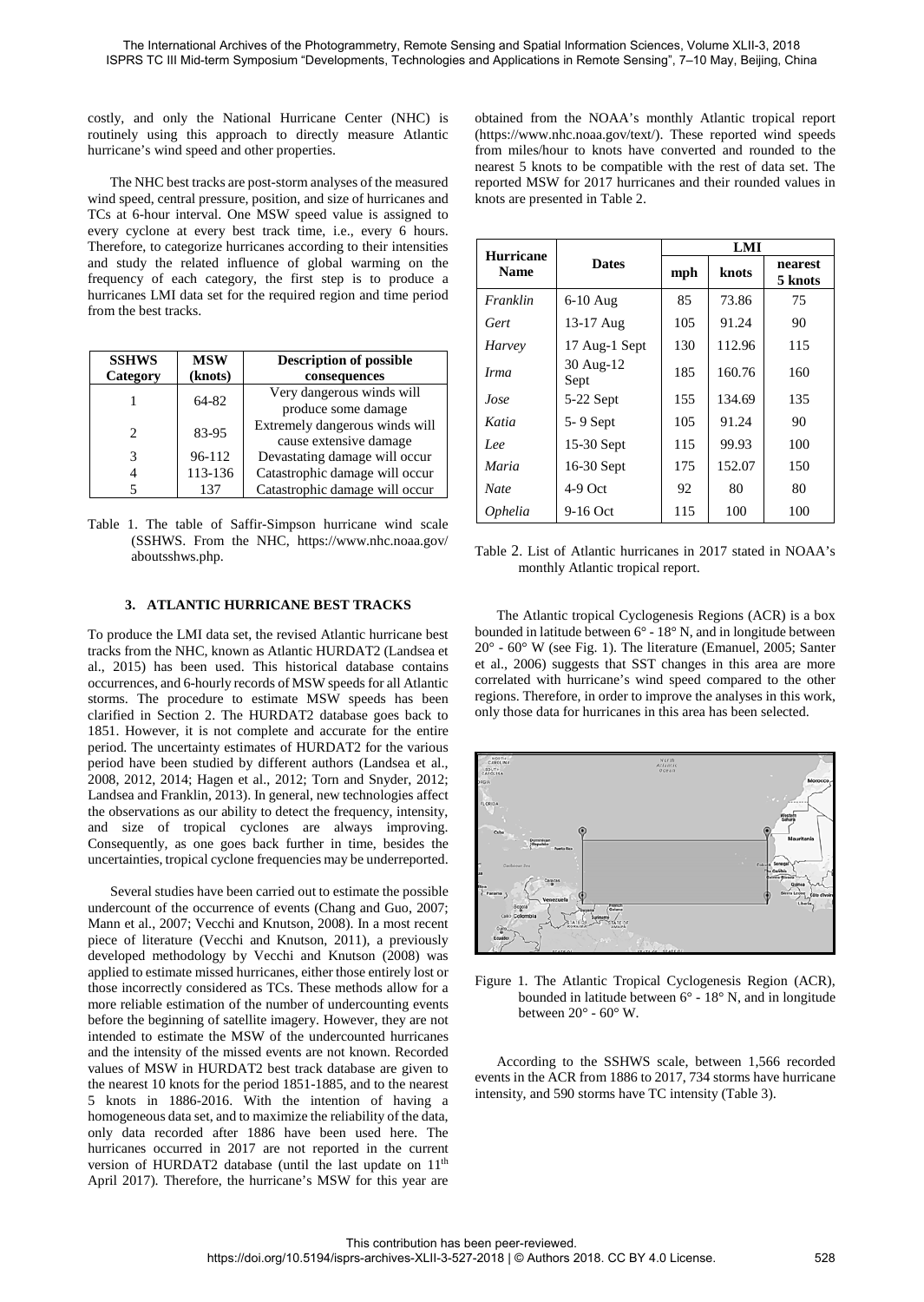| <b>Tropical cyclone</b> | Wind speed (knots) | <b>Counts</b> |
|-------------------------|--------------------|---------------|
| All recorded            |                    | 1566          |
| Tropical cyclone        | $33 - 64$          | 590           |
| Hurricane               | > 64               | 734           |

Table 3. Number of Atlantic hurricanes and TCs in HURDAT2.

# **4. ATLANTIC YEARLY HURRICANE FREQUENCIES BASED ON LMI**

The yearly hurricane frequency is the number of hurricanes (TCs which reaches the minimum hurricane intensity) occurred in each year. The distribution of yearly hurricane frequency for the selected area and time period is presented in Figure 2.



Figure 2. Distribution of yearly hurricane frequency in the ACR 1886 to 2017.

Figure 3, shows time series of occurred hurricanes. There are two years in the time series, 1907 and 1914, without any recorded hurricanes. In addition, the year 2005 has the highest number of events with 15 recorded hurricanes per year.



Figure 3. Time series of occurred hurricanes in the ACR from 1886 to 2017.

To produce the yearly hurricane frequency for each SSHWS category separately, initially, the LMI value for every recorded hurricane in the time series have been collected. The histogram of the produced LMI for the whole period are shown in Figure 4.

Then, the events are categorized according to SSHWS category and their LMI in every year. Table 4 shows the frequency and the rate of hurricanes in each category in the ACR for the whole 132-year period. As it is expected, the rate of hurricanes is decreasing by increasing their intensity. Category 5 intensity has the lowest rate of 0.25 compared to other categories.



Figure 4. Histogram of LMI for hurricanes in the ACR.

| <b>Intensity</b> | <b>Frequency</b> | Rate |
|------------------|------------------|------|
| Cat.1            | 271              | 2.05 |
| Cat. 2           | 182              | 1.38 |
| Cat.3            | 136              | 1.03 |
| Cat.4            | 112              | 0.85 |
| Cat. 5           | 33               | 0.25 |

Table 4. The frequency and the rate of hurricanes for each SSHWS category in the ACR from 1886 to 2017.

Among the available hurricanes in the produced LMI database, there are few extreme events with a much higher recorded intensity. Table 5, shows the list of first, second and third most intense hurricanes in terms of LMI. Hurricane Allen in 1980, the most intense one, reaches the maximum intensity of 165 knots.

| Rank   | Hurricane's | Year | LMI   |       |
|--------|-------------|------|-------|-------|
|        | name        |      | knots | m/s   |
| First  | Allen       | 1980 | 165   | 84.88 |
| Second | Labor Day   | 1935 |       |       |
|        | Gilbert     | 1988 | 160   | 82.31 |
|        | Wilma       | 2005 |       |       |
|        | <i>Irma</i> | 2017 |       |       |
| Third  | Mitch       | 1998 | 155   | 79.74 |
|        | Rita        | 2005 |       |       |

Table 5. List of intense hurricanes in terms of LMI that has been recorded in the produced LMI database.

# **5. ATLANTIC SEA SURFACE TEMPERATURE**

The Atlantic SST data set from CMIP5 (World Climate Research Programme's Fifth Coupled Model Intercomparison Project) has been used for the analyses here. Such a data set includes four warming scenarios reports as Representative Concentration Pathways (RCPs), which provide historical records (1861-2005) and projection (by the end of the century) of SST values through several models for each scenario separately. These RCPs are specified by numbers (2.6, 4.5, 6.0 and 8.5), which refer to the increase (in W/m2) in radiative forcing (Meinshausen et al., 2011). RCPs are the same in the historical part and quite close to one another from 2005 to 2017. Hence, for the analyses in this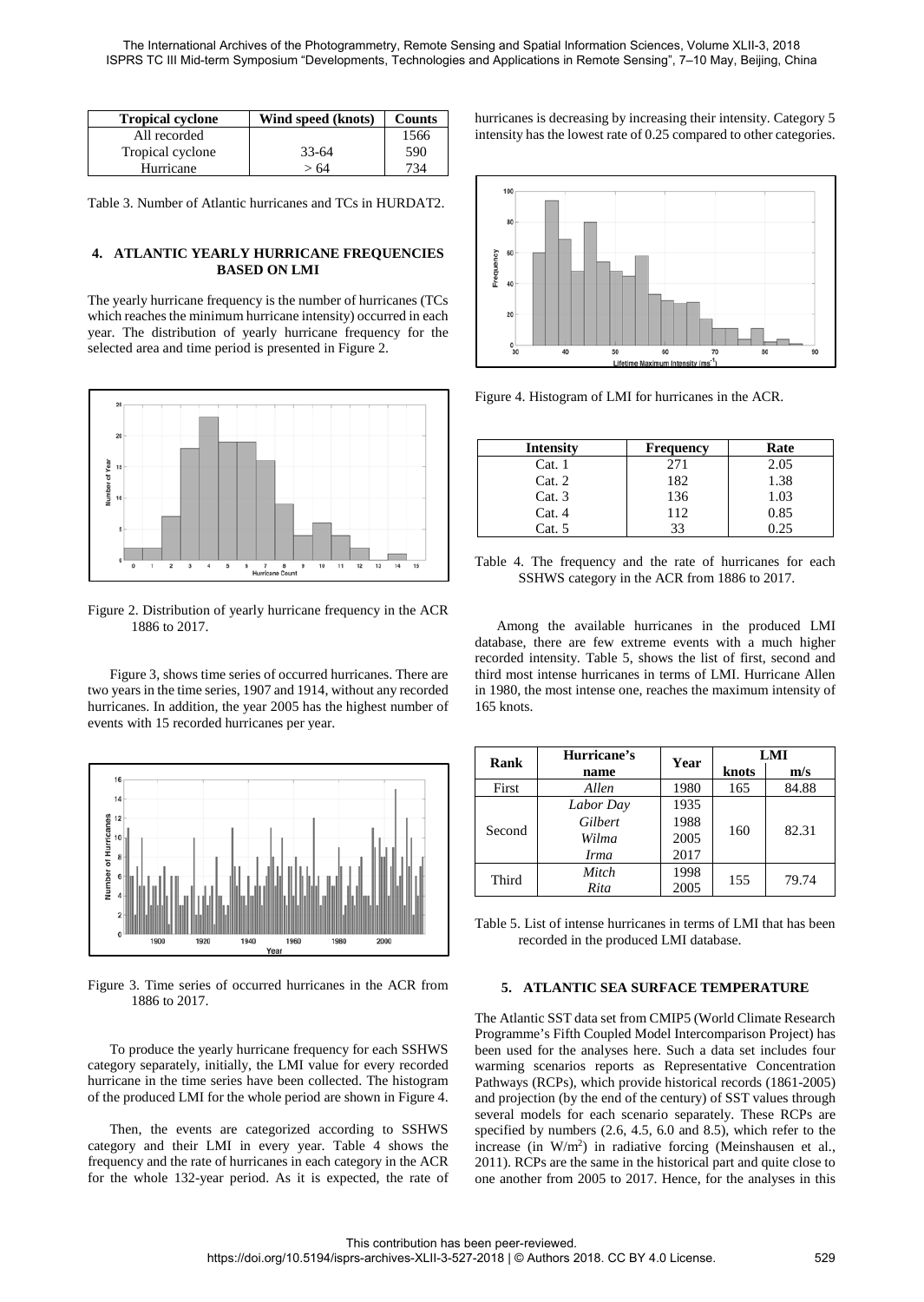study (1886-2017 in the ACR), the RCP2.6 has been selected. The SST values are downloaded from the KNMI (Royal Netherlands Meteorological Institute) Climate Explorer web application (https://climexp.knmi.nl/ plot\_atlas\_form.py). Each RCP warming scenario includes several models. However, they only have 24 models in common (Table 6).

| $bcc-csm1-1$             | GFDL-ESM2G GISS-E2-R2 |                         | Amon MIROC5               |
|--------------------------|-----------------------|-------------------------|---------------------------|
| CCSM4                    | GFDL-ESM2M GISS-E2-R3 |                         | MIROC-ESM                 |
| CESM1-CAM5               | $GISS-E2-H1$          | HadGEM2-AO              | MIROC-ESM-<br><b>CHEM</b> |
| CSIRO-Mk3-6-0 GISS-E2-H2 |                       | HadGEM2-ES              | MRI-CGCM3                 |
| <b>FIO-ESM</b>           | $GISS-E2-H3$          | IPSL-CM5A-LR NorESM1-M  |                           |
| GFDL-CM3                 | $GISS-E2-R1$          | IPSL-CM5A-MR NorESM1-ME |                           |

Table 6. List of 24 common models the four RCP scenarios.

For every year in the time series, an average of the 24 models of RCP2.6 is calculated and has been used for the analyses, see Figure 5. For the sake of simplicity in the following, this new multi-model mean of SST is called the *Models Yearly Mean* (MYM).



Figure 5. Atlantic SST in the ACR from 1886 to 2017 (January-December). Thin lines represent the CMIP5 RCP2.6 models, and the *Models Yearly Mean* (MYM) is represented with a thick black line.

## **6. CORRELATION BEWEEN YEARLY ATLANTIC HURRICANE FREQUENCIES AND MYM**

In order to estimate the influence of global warming on the Atlantic hurricane fequency, a *Moving Window* (MW) technique has been proposed. In the MW technique, a window with a fixed length moves from the beginning of the data set to the end with a one-year step forward, and for the last year at the end of the window in each step, the desired variables are computed by using the available data inside that window. The window continually moves one year forward, and the process repeats until the end of the period (last year of MW reaches the last year of the data set). The length of the MW should not be too short, so that it includes a statistically significant number of observations, and should not be too long so that changes occurring on relatively short time scales can be resolved. Our analyses indicate that the MW with a

length equal to 30 years fulfills the abovementioned criteria. Consequently, having a 30-year moving window which continually moves a one-year step forward, starting from 1886 to 2017, we could compute 103 values in total for the desired variable, i.e., frequency of hurricanes.

The yearly number of events (produced in Sect. 4) inside a 30-year MW, with an intensity equal or higher than each SSHWS category, are considered as the observed frequencies of that category. For example, here the frequency of Category 1 refers to all the hurricanes in any category, and the frequency of Category 2 refers to all hurricanes, except those of Category 1. Observed frequencies are then averaged over the 30-year window. The MYM values are also averaged over the same window within which the frequencies are computed. Then the correlation between the averaged frequencies and the averaged MYM values corresponding to the same windows are calculated trough Least-Squares regression.

The correlation coefficients between each relationship are computed by measuring their linear dependence. In this regard, the Pearson correlation coefficient is used. Considering X as the MYM and Y as the frequency of different category of hurricanes:

$$
\rho(X,Y) = \frac{1}{N-1} \left( \frac{A_i - \mu_X}{\sigma_X} \right) \left( \frac{B_i - \mu_Y}{\sigma_Y} \right) \tag{1}
$$

where  $\mu_X$  = mean of X

$$
\sigma_X
$$
 = standard deviation of X  
\n $\mu_X$  = mean of Y  
\n $\sigma_Y$  = standard deviation of Y

The correlation coefficient could also be defined by means of the covariance:

$$
\rho(X,Y) = \frac{cov(X,Y)}{\sigma_X \sigma_Y} \tag{2}
$$

Knowing the fact that the diagonal entries are equal to one, the correlation coefficient matrix of X and Y is:

$$
C = \begin{pmatrix} 1 & \rho(X,Y) \\ \rho(X,Y) & 1 \end{pmatrix}
$$
 (3)

In the next step and for each relationship  $(X, Y)$ , a linear regression line is computed with the method of Least-Squares. If the model function has the form of  $f(X_i, \beta)$  in which m adjustable parameters are held in the vector  $\beta$ , the residuals R are presented as:

$$
R_i = Y_i - f(X_i, \beta) \tag{4}
$$

Where data set consists of *n* data pair of  $(X_i, Y_i)$ ,  $i = 1, ..., n$  and where  $X_i$  is an independent variable and  $Y_i$  is a dependent variable. Then the best fit in the Least-Squares sense is estimated by minimizing the sum of squared difference between an observed value, and the fitted value provided by a model, i.e., by minimizing the sum *S* of squared residuals  $v_i^2$ .

$$
S = \sum_{i=1}^{n} v_i^2 \tag{5}
$$

No weights have been included in the estimation process since all the observations have almost the same accuracy. Finally, the averaged observed frequencies are plotted versus the averaged MYM values corresponding to the same window and the Least-Squares lines are added to each graph (Fig. 6).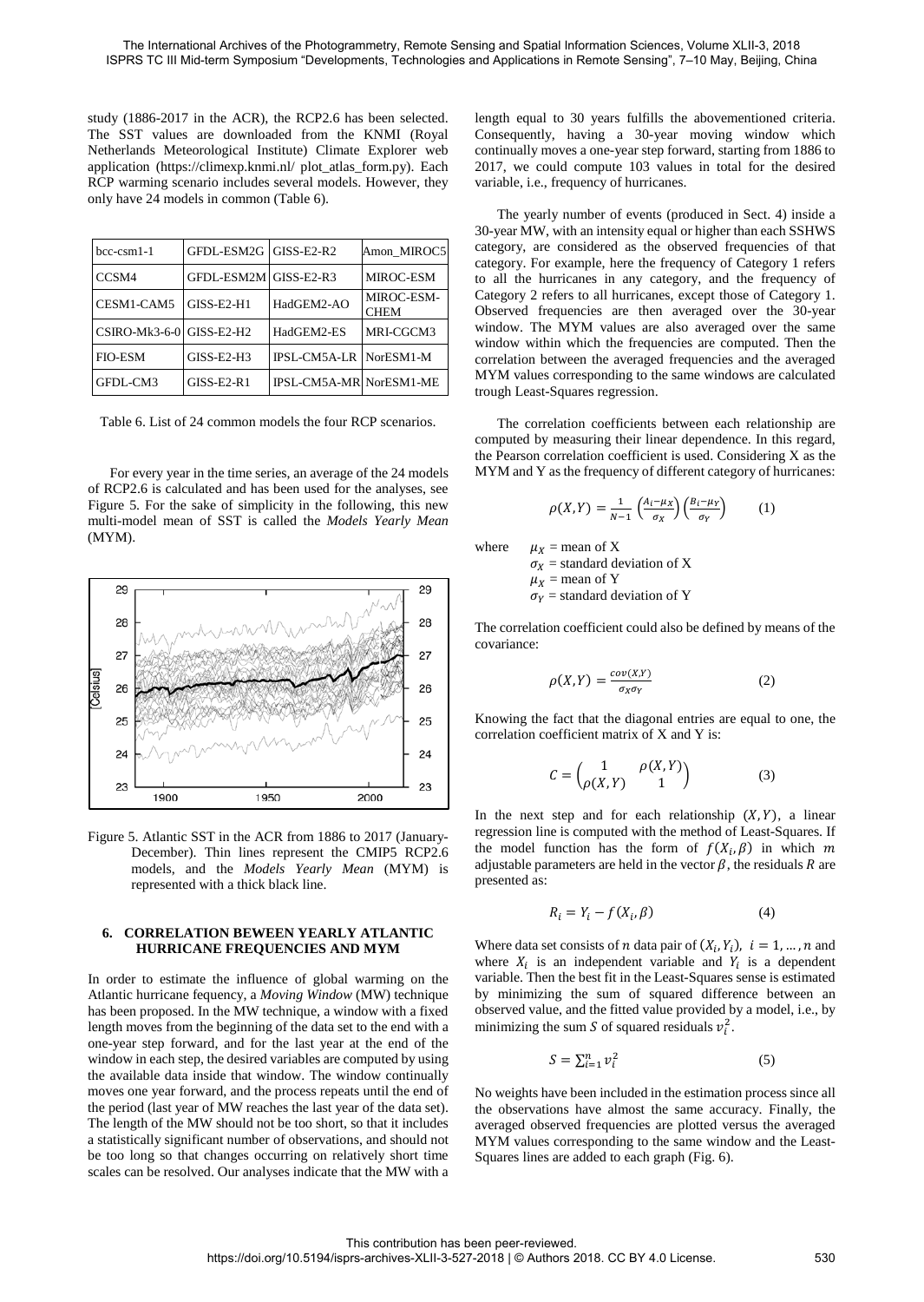

Figure 6. The relations between the averaged frequency of different SSHWS categories of hurricanes and averaged MYM values in the ACR from 1886 to 2017. The black lines are Least-Squares regression lines.

The computed correlation coefficients of relations between averaged MYM and averaged hurricane frequency for Category 1-5 are presented in Table 7. The highest correlation coefficient is for Category 5 intensity with *R*=0.82. It means that averaged MYM has a high correlation with the frequency of extreme hurricanes.

| <b>Intensity</b>  | <b>Correlation Coefficient</b> |
|-------------------|--------------------------------|
| Cat. 1 and higher | 0.81                           |
| Cat. 2 and higher | 0.48                           |
| Cat. 3 and higher | 0.74                           |
| Cat. 4 and higher | 0.80                           |
| Cat. 5 and higher | 0.82                           |

Table 7. Correlation coefficients of relations between averaged MYM and averaged hurricane frequencies, computed on different SSHWS categories.

# **7. CONCLUSIONS**

In this study, the influence of climate change condition, mainly SST variations on the Atlantic hurricanes, has been examined. The analyses highlights and quantifies the influence of warming ocean on the frequency of hurricanes in the Atlantic tropical cyclogenesis regions from 1886 to 2017. It is found that the frequency of extreme hurricanes correlates very tightly with the Atlantic SST. More precisely the results indicate that the frequency of Category 5 hurricanes has a particularly high correlation with averaged MYM values over the same area.

In overall the results suggest that the hurricanes with an intensity equal or higher than Category 5 or in another word the extreme Atlantic hurricanes are more influenced from the increase in the temperature of the surface layer of Atlantic Ocean compared to the lower hurricane categories.

Future research will concern the estimate of probability prediction for different categories of hurricanes, and the extension of this methodology to investigate other regions. Beyond the effect of SST on hurricane formation, other effects which may influence this process will be considered, as for example the sea level rise (Tian et al., 2015).

#### **ACKNOWLEDGEMENTS**

This research has made use of the revised Atlantic hurricane database HURDAT2 from the National Hurricane Center (NHC).

#### **REFERENCES**

Bender, M. A., Knutson, T. R., Tuleya, R. E., Sirutis, J. J., Vecchi, G. A., Garner, S. T., and I. M. Held (2010). Modeled Impact of Anthropogenic Warming on the Frequency of Intense Atlantic Hurricanes. *Science*, 327(5964): 454–458, DOI: 10.1126/science.1180568

Bengtsson, L., Hodges, K. I., Esch, M., Keenlyside, N., Kornblueh, L., Luo, J. J., and T. Yamagata (2007). How may tropical cyclones change in a warmer climate? *Tellus, Series A: Dynamic Meteorology and Oceanography*, 59 A(4): 539–561, DOI: 10.1111/j.1600-0870.2007.00251.x

Chang, E. K. M., and Y. Guo (2007). Is the number of North Atlantic tropical cyclones significantly underestimated prior to the availability of satellite observations? *Geophysical Research Letters*, 34(14), paper No. L14801, DOI: 10.1029/2007GL030169

Dvorak, V. F. (1975). Tropical Cyclone Intensity Analysis and Forecasting from Satellite Imagery. *Monthly Weather Review*, 103(5): 420–430, DOI: 10.1175/1520-0493(1975)103<0420:TCIAAF>2.0.CO;2